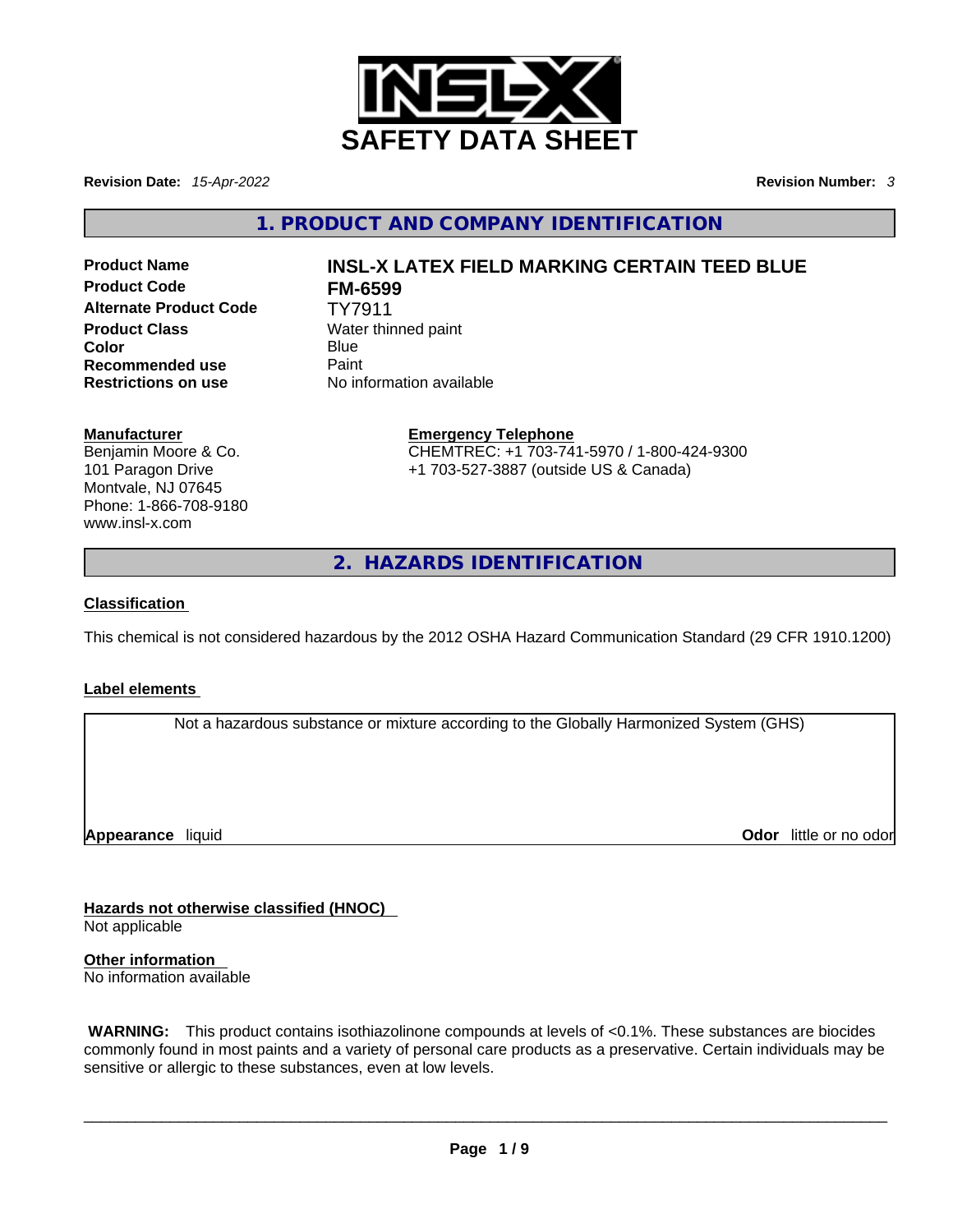## **3. COMPOSITION INFORMATION ON COMPONENTS**

| <b>Chemical name</b> | <b>CAS No.</b> | Weight-%                        |
|----------------------|----------------|---------------------------------|
| Limestone            | 1317-65-3      | 35 -<br>-40                     |
| Kaolin<br>calcined   | 92704-41-1     |                                 |
| Titanium dioxide     | 13463-67-7     | J.5<br>$\overline{\phantom{0}}$ |

|                                                  | 4. FIRST AID MEASURES                                                                                    |
|--------------------------------------------------|----------------------------------------------------------------------------------------------------------|
| <b>General Advice</b>                            | No hazards which require special first aid measures.                                                     |
| <b>Eye Contact</b>                               | Rinse thoroughly with plenty of water for at least 15 minutes and consult a<br>physician.                |
| <b>Skin Contact</b>                              | Wash off immediately with soap and plenty of water while removing all<br>contaminated clothes and shoes. |
| <b>Inhalation</b>                                | Move to fresh air. If symptoms persist, call a physician.                                                |
| Ingestion                                        | Clean mouth with water and afterwards drink plenty of water. Consult a physician<br>if necessary.        |
| <b>Most Important</b><br><b>Symptoms/Effects</b> | None known.                                                                                              |
| <b>Notes To Physician</b>                        | Treat symptomatically.                                                                                   |
|                                                  |                                                                                                          |

**5. FIRE-FIGHTING MEASURES** 

| <b>Suitable Extinguishing Media</b>                                              | Use extinguishing measures that are appropriate to local<br>circumstances and the surrounding environment.                                   |
|----------------------------------------------------------------------------------|----------------------------------------------------------------------------------------------------------------------------------------------|
| Protective equipment and precautions for firefighters                            | As in any fire, wear self-contained breathing apparatus<br>pressure-demand, MSHA/NIOSH (approved or equivalent)<br>and full protective gear. |
| <b>Specific Hazards Arising From The Chemical</b>                                | Closed containers may rupture if exposed to fire or<br>extreme heat.                                                                         |
| Sensitivity to mechanical impact                                                 | No.                                                                                                                                          |
| Sensitivity to static discharge                                                  | No.                                                                                                                                          |
| <b>Flash Point Data</b><br>Flash point (°F)<br>Flash Point (°C)<br><b>Method</b> | Not applicable<br>Not applicable<br>Not applicable                                                                                           |
| <b>Flammability Limits In Air</b>                                                |                                                                                                                                              |
|                                                                                  |                                                                                                                                              |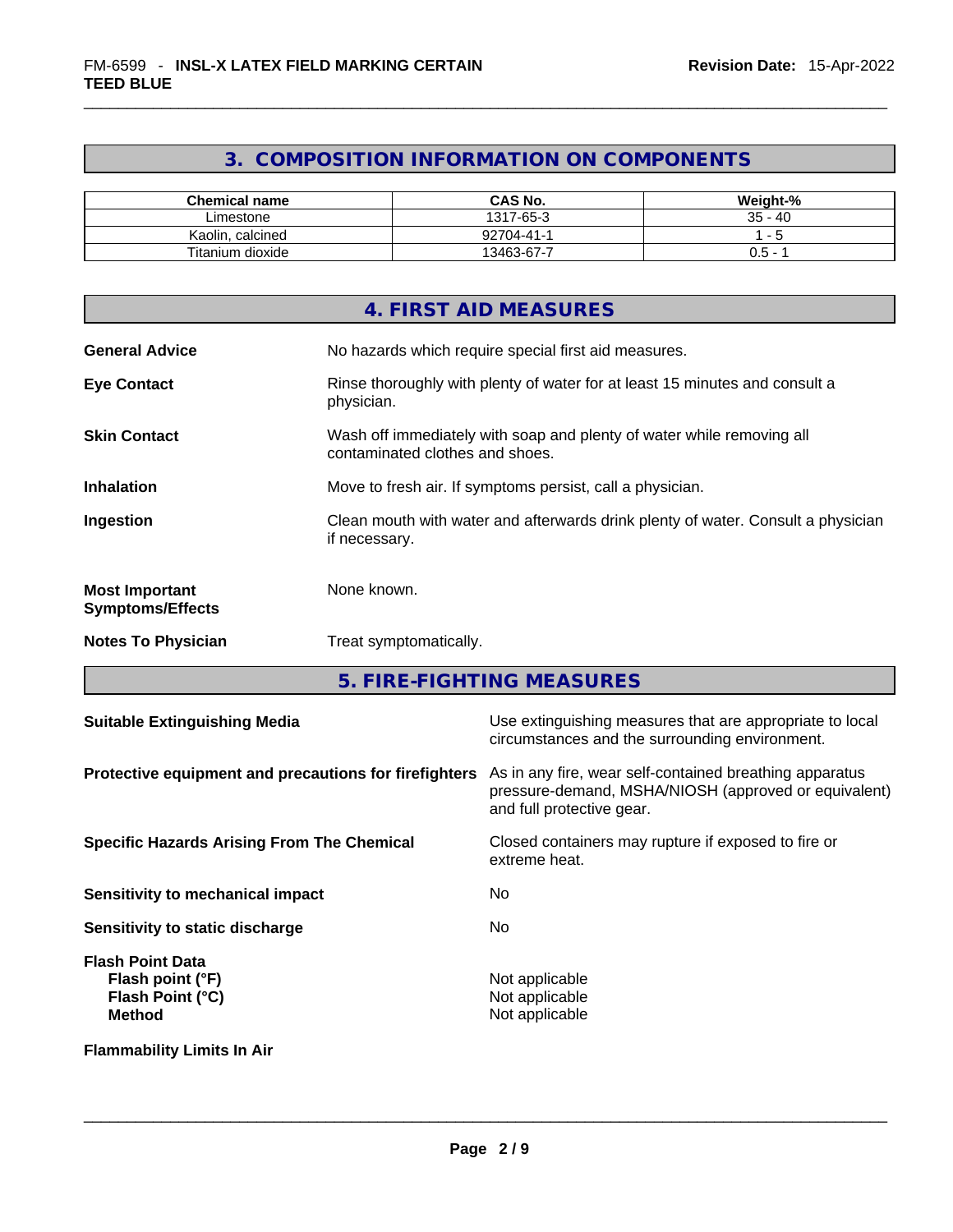|                    | Lower flammability limit:<br><b>Upper flammability limit:</b> |                        | Not applicable<br>Not applicable |                                |
|--------------------|---------------------------------------------------------------|------------------------|----------------------------------|--------------------------------|
| NFPA               | Health: 1                                                     | <b>Flammability: 0</b> | <b>Instability: 0</b>            | <b>Special: Not Applicable</b> |
| <b>NFPA Legend</b> |                                                               |                        |                                  |                                |

### 0 - Not Hazardous

- 1 Slightly
- 2 Moderate
- 3 High
- 4 Severe

*The ratings assigned are only suggested ratings, the contractor/employer has ultimate responsibilities for NFPA ratings where this system is used.* 

*Additional information regarding the NFPA rating system is available from the National Fire Protection Agency (NFPA) at www.nfpa.org.* 

### **6. ACCIDENTAL RELEASE MEASURES**

| <b>Personal Precautions</b>      | Avoid contact with skin, eyes and clothing. Ensure adequate ventilation.                                                                                                         |
|----------------------------------|----------------------------------------------------------------------------------------------------------------------------------------------------------------------------------|
| <b>Other Information</b>         | Prevent further leakage or spillage if safe to do so.                                                                                                                            |
| <b>Environmental precautions</b> | See Section 12 for additional Ecological Information.                                                                                                                            |
| <b>Methods for Cleaning Up</b>   | Soak up with inert absorbent material. Sweep up and shovel into suitable<br>containers for disposal.                                                                             |
|                                  | 7. HANDLING AND STORAGE                                                                                                                                                          |
| <b>Handling</b>                  | Avoid contact with skin, eyes and clothing. Avoid breathing vapors, spray mists or<br>sanding dust. In case of insufficient ventilation, wear suitable respiratory<br>equipment. |
| <b>Storage</b>                   | Keep container tightly closed. Keep out of the reach of children.                                                                                                                |
| <b>Incompatible Materials</b>    | No information available                                                                                                                                                         |

### **8. EXPOSURE CONTROLS/PERSONAL PROTECTION**

### **Exposure Limits**

| <b>Chemical name</b> | <b>ACGIH TLV</b>         | <b>OSHA PEL</b>          |
|----------------------|--------------------------|--------------------------|
| Limestone            | N/E                      | 15 mg/m $3$ - TWA        |
|                      |                          | $5 \text{ ma/m}^3$ - TWA |
| Titanium dioxide     | TWA: $10 \text{ ma/m}^3$ | 15 mg/m $3$ - TWA        |

### **Legend**

ACGIH - American Conference of Governmental Industrial Hygienists Exposure Limits OSHA - Occupational Safety & Health Administration Exposure Limits N/E - Not Established

**Engineering Measures** Ensure adequate ventilation, especially in confined areas.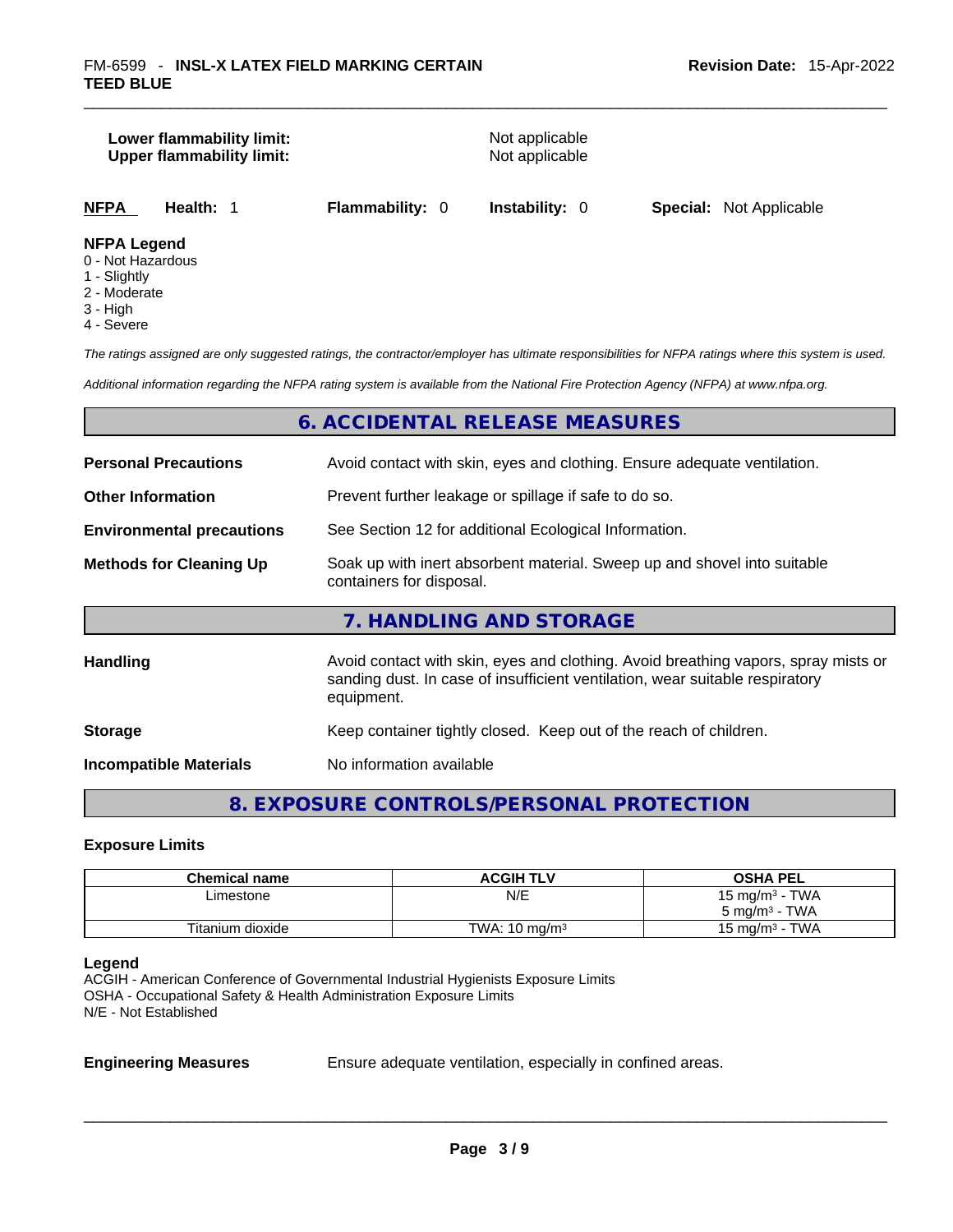| <b>Personal Protective Equipment</b> |                                                                                                                                     |
|--------------------------------------|-------------------------------------------------------------------------------------------------------------------------------------|
| <b>Eye/Face Protection</b>           | Safety glasses with side-shields.                                                                                                   |
| <b>Skin Protection</b>               | Protective gloves and impervious clothing.                                                                                          |
| <b>Respiratory Protection</b>        | In case of insufficient ventilation wear suitable respiratory equipment.                                                            |
| <b>Hygiene Measures</b>              | Avoid contact with skin, eyes and clothing. Remove and wash contaminated<br>clothing before re-use. Wash thoroughly after handling. |

### **9. PHYSICAL AND CHEMICAL PROPERTIES**

**Appearance** liquid **Odor** little or no odor **Odor Threshold**<br> **Density (Ibs/aal)**<br> **Density (Ibs/aal)**<br> **No information available**<br>
11.5 - 11.6 **Density (Ibs/gal)** 11.5 - 11.6<br> **Specific Gravity** 1.38 - 1.40 **Specific Gravity pH pH No** information available **Viscosity (cps) Viscosity (cps) No information available Solubility(ies)**<br> **Solubility**<br> **Water solubility**<br> **Water solubility Evaporation Rate No information available No information available Vapor pressure**  No information available **No information** available **Vapor density No information available No** information available **Wt. % Solids** 45 - 55 **Vol. % Solids** 25 - 35 **Wt. % Volatiles Vol. % Volatiles** 65 - 75<br> **VOC Requiatory Limit (q/L)** 65 - 75 **VOC** Regulatory Limit (g/L) **Boiling Point (°F)** 212 **Boiling Point (°C)** 100 **Freezing point (°F)** 32 **Freezing Point (°C)** 0 **Flash point (°F)** Not applicable **Flash Point (°C)** Not applicable **Method** Not applicable **Flammability (solid, gas)** Not applicable **Upper flammability limit:**<br> **Lower flammability limit:**<br>
Not applicable<br>
Not applicable **Lower flammability limit:**<br> **Autoignition Temperature (°F)** Not applicable have not available **Autoignition Temperature (°F)**<br> **Autoignition Temperature (°C)** No information available **Autoignition Temperature (°C) Decomposition Temperature (°F)** No information available **Decomposition Temperature (°C)** No information available **Partition coefficient Community Contract Contract Contract Contract Contract Contract Contract Contract Contract Contract Contract Contract Contract Contract Contract Contract Contract Contract Contract Contract Contr** 

# **No information available**

### **10. STABILITY AND REACTIVITY**

| <b>Reactivity</b>          | Not Applicable                  |
|----------------------------|---------------------------------|
| <b>Chemical Stability</b>  | Stable under normal conditions. |
| <b>Conditions to avoid</b> | Prevent from freezing.          |
|                            |                                 |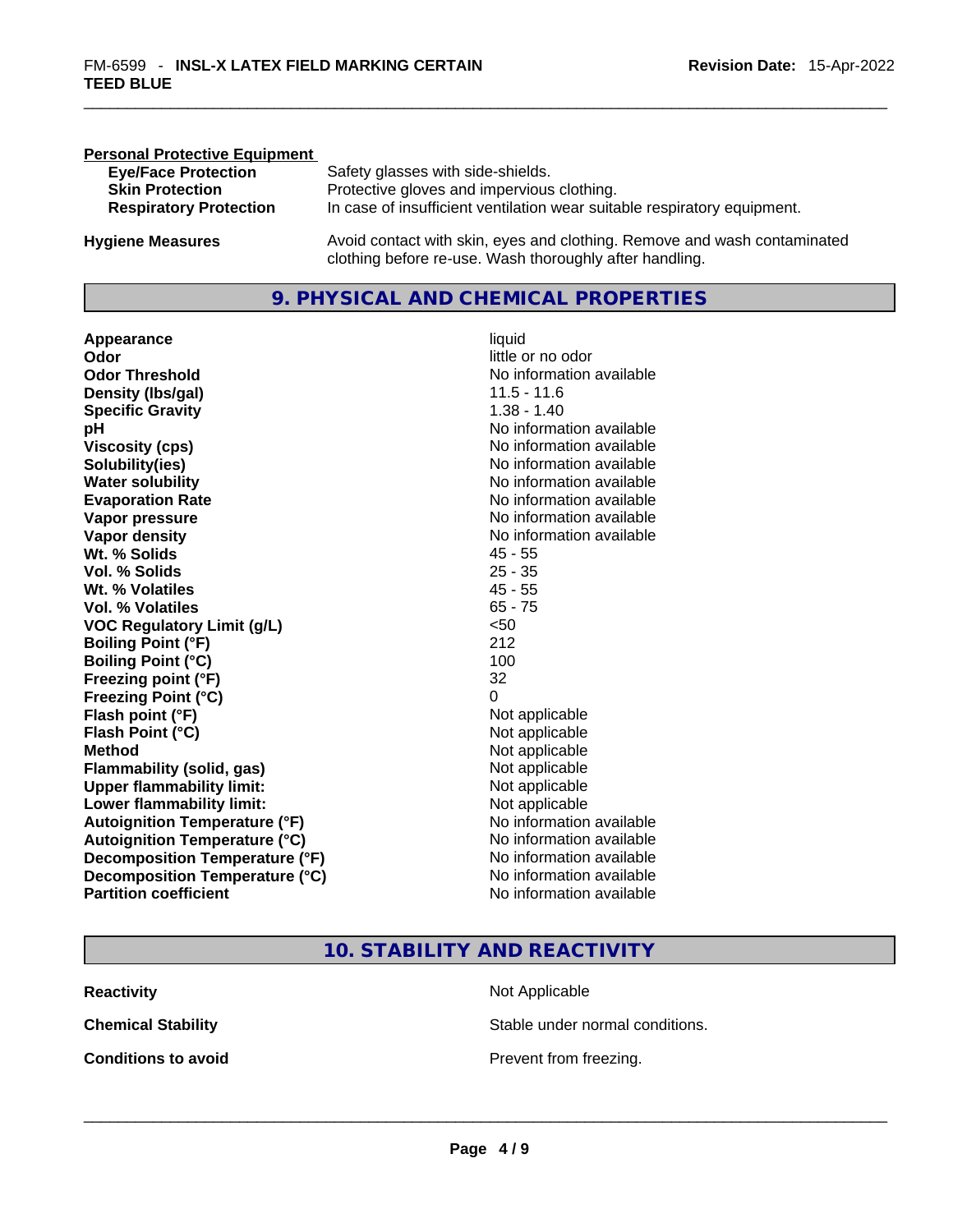| <b>Incompatible Materials</b>                            | No materials to be especially mentioned.                                                                        |
|----------------------------------------------------------|-----------------------------------------------------------------------------------------------------------------|
| <b>Hazardous Decomposition Products</b>                  | None under normal use.                                                                                          |
| Possibility of hazardous reactions                       | None under normal conditions of use.                                                                            |
|                                                          | 11. TOXICOLOGICAL INFORMATION                                                                                   |
| <b>Product Information</b>                               |                                                                                                                 |
| Information on likely routes of exposure                 |                                                                                                                 |
| <b>Principal Routes of Exposure</b>                      | Eye contact, skin contact and inhalation.                                                                       |
| <b>Acute Toxicity</b>                                    |                                                                                                                 |
| <b>Product Information</b>                               | No information available                                                                                        |
|                                                          | Symptoms related to the physical, chemical and toxicological characteristics                                    |
| <b>Symptoms</b>                                          | No information available                                                                                        |
|                                                          | Delayed and immediate effects as well as chronic effects from short and long-term exposure                      |
| Eye contact                                              | May cause slight irritation.                                                                                    |
| <b>Skin contact</b>                                      | Substance may cause slight skin irritation. Prolonged or repeated contact may dry<br>skin and cause irritation. |
| <b>Inhalation</b>                                        | May cause irritation of respiratory tract.                                                                      |
| Ingestion                                                | Ingestion may cause gastrointestinal irritation, nausea, vomiting and diarrhea.                                 |
| <b>Sensitization</b>                                     | No information available                                                                                        |
| <b>Neurological Effects</b>                              | No information available.                                                                                       |
| <b>Mutagenic Effects</b>                                 | No information available.                                                                                       |
| <b>Reproductive Effects</b>                              | No information available.                                                                                       |
| <b>Developmental Effects</b>                             | No information available.                                                                                       |
| <b>Target organ effects</b>                              | No information available.                                                                                       |
| <b>STOT - single exposure</b>                            | No information available.<br>No information available.                                                          |
| <b>STOT - repeated exposure</b><br>Other adverse effects | No information available.                                                                                       |
| <b>Aspiration Hazard</b>                                 | No information available                                                                                        |
|                                                          |                                                                                                                 |

### **Numerical measures of toxicity**

**The following values are calculated based on chapter 3.1 of the GHS document**

### **Component Information**

| Chemical name                  | Oral LD50             | Dermal LD50              | Inhalation LC50 |
|--------------------------------|-----------------------|--------------------------|-----------------|
| Kaolin, calcined<br>92704-41-1 | $>$ 2000 mg/kg (Rat)  | $\overline{\phantom{a}}$ |                 |
| Titanium dioxide<br>13463-67-7 | $> 10000$ mg/kg (Rat) |                          | -               |

### **Chronic Toxicity**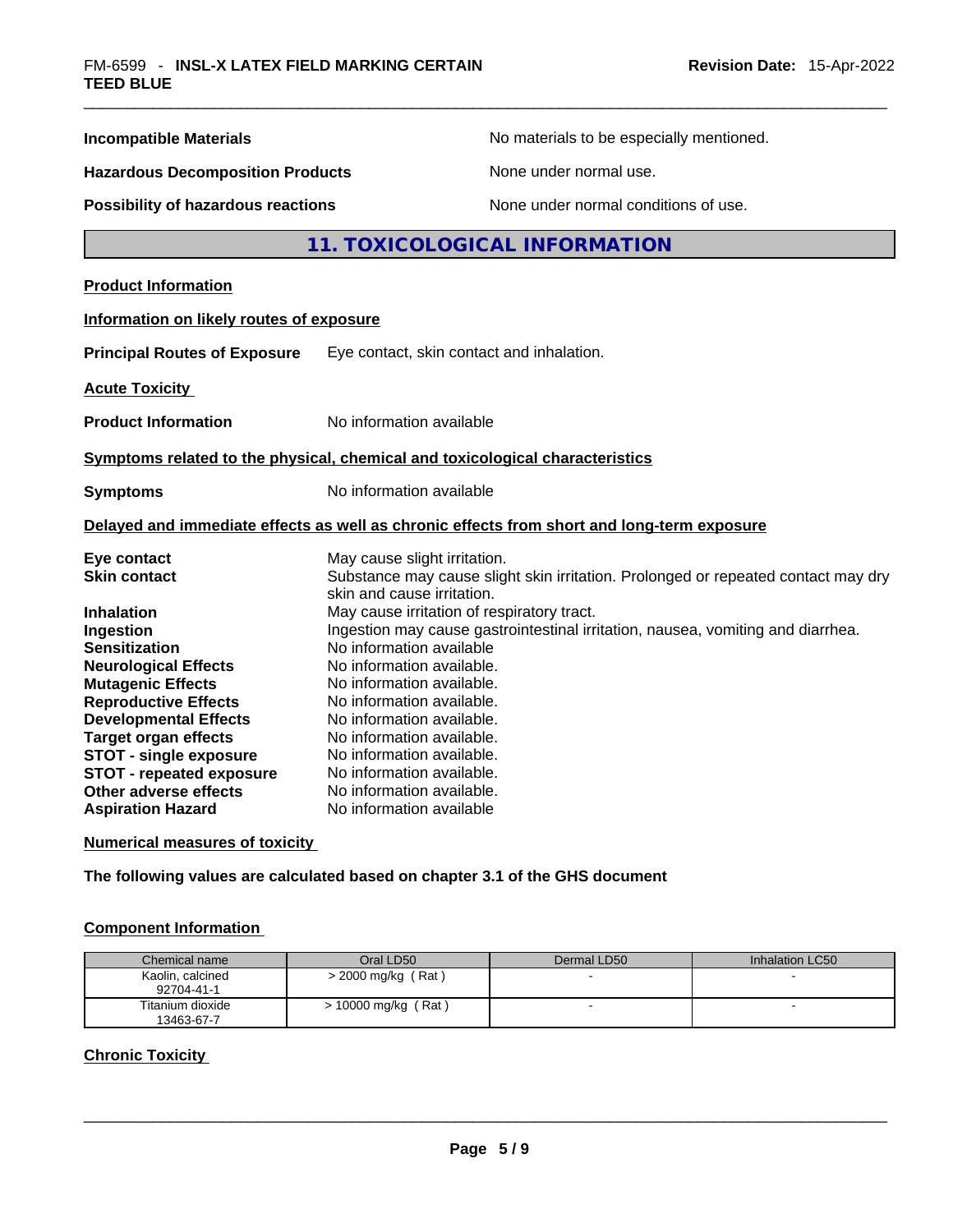### **Carcinogenicity**

*The information below indicates whether each agency has listed any ingredient as a carcinogen:.* 

| <b>Chemical name</b> | IARC                 | <b>NTP</b> | OSHA   |
|----------------------|----------------------|------------|--------|
|                      | 2B<br>Possible Human |            | Listed |
| Titanium<br>dioxide  | Carcinogen           |            |        |

• Although IARC has classified titanium dioxide as possibly carcinogenic to humans (2B), their summary concludes: "No significant exposure to titanium dioxide is thought to occur during the use of products in which titanium dioxide is bound to other materials, such as paint."

### **Legend**

IARC - International Agency for Research on Cancer NTP - National Toxicity Program OSHA - Occupational Safety & Health Administration

**12. ECOLOGICAL INFORMATION** 

### **Ecotoxicity Effects**

The environmental impact of this product has not been fully investigated.

### **Product Information**

### **Acute Toxicity to Fish**

No information available

### **Acute Toxicity to Aquatic Invertebrates**

No information available

### **Acute Toxicity to Aquatic Plants**

No information available

### **Persistence / Degradability**

No information available.

### **Bioaccumulation**

No information available.

### **Mobility in Environmental Media**

No information available.

### **Ozone**

No information available

### **Component Information**

### **Acute Toxicity to Fish**

Titanium dioxide  $LC50: > 1000$  mg/L (Fathead Minnow - 96 hr.)

### **Acute Toxicity to Aquatic Invertebrates**

No information available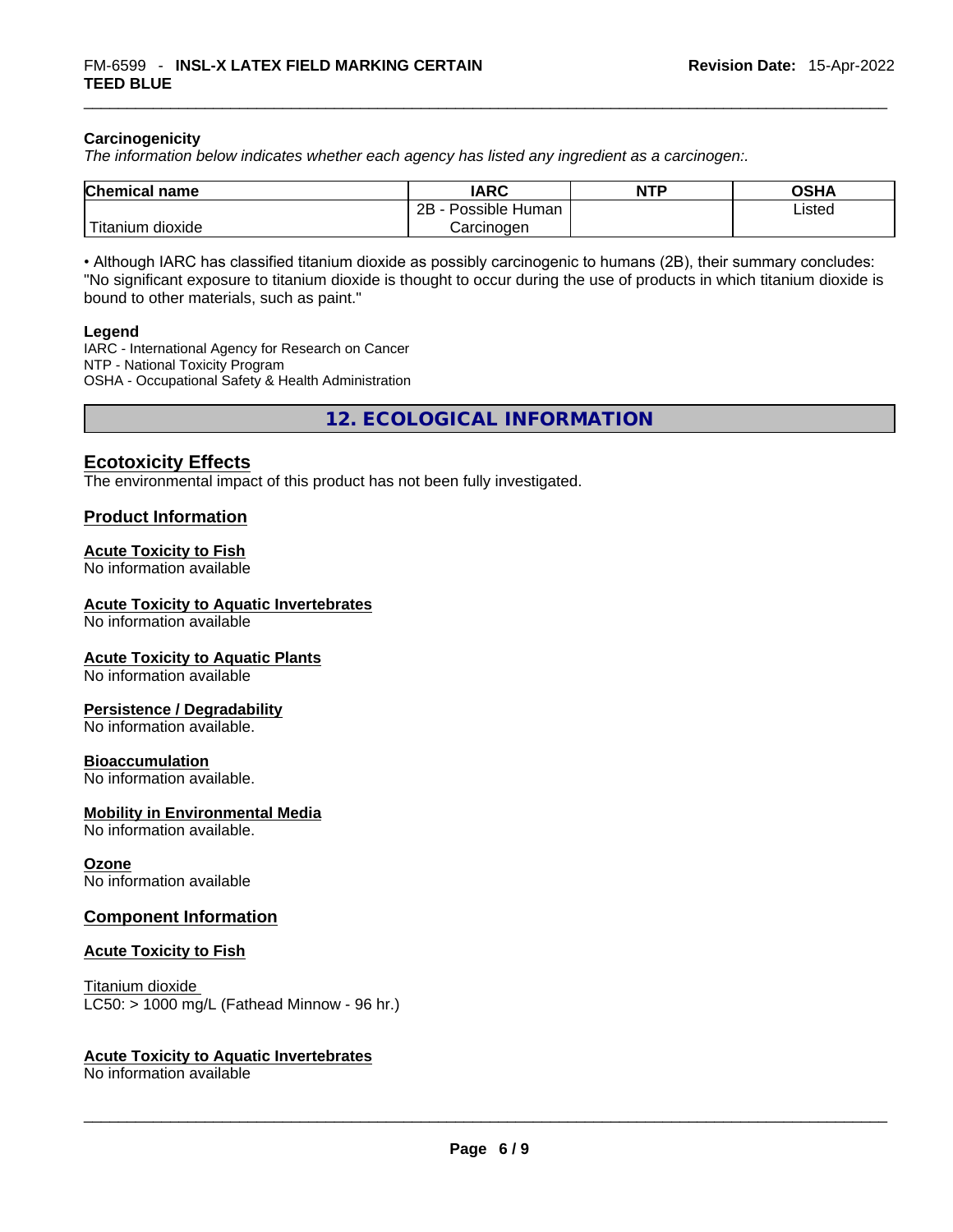### **Acute Toxicity to Aquatic Plants**

No information available

|                              | 13. DISPOSAL CONSIDERATIONS                                                                                                                                                                                               |
|------------------------------|---------------------------------------------------------------------------------------------------------------------------------------------------------------------------------------------------------------------------|
| <b>Waste Disposal Method</b> | Dispose of in accordance with federal, state, and local regulations. Local<br>requirements may vary, consult your sanitation department or state-designated<br>environmental protection agency for more disposal options. |
|                              | 14. TRANSPORT INFORMATION                                                                                                                                                                                                 |
| <b>DOT</b>                   | Not regulated                                                                                                                                                                                                             |
| <b>ICAO/IATA</b>             | Not regulated                                                                                                                                                                                                             |
| <b>IMDG / IMO</b>            | Not regulated                                                                                                                                                                                                             |
|                              | <b>15. REGULATORY INFORMATION</b>                                                                                                                                                                                         |

## **International Inventories**

| <b>TSCA: United States</b> | Yes - All components are listed or exempt. |
|----------------------------|--------------------------------------------|
| <b>DSL: Canada</b>         | Yes - All components are listed or exempt. |

### **Federal Regulations**

### **SARA 311/312 hazardous categorization**

| Acute health hazard               | Nο |
|-----------------------------------|----|
| Chronic Health Hazard             | Nο |
| Fire hazard                       | Nο |
| Sudden release of pressure hazard | No |
| Reactive Hazard                   | N٥ |

### **SARA 313**

Section 313 of Title III of the Superfund Amendments and Reauthorization Act of 1986 (SARA). This product contains a chemical or chemicals which are subject to the reporting requirements of the Act and Title 40 of the Code of Federal Regulations, Part 372:

*None*

**Clean Air Act,Section 112 Hazardous Air Pollutants (HAPs) (see 40 CFR 61)**

This product contains the following HAPs:

*None*

### **US State Regulations**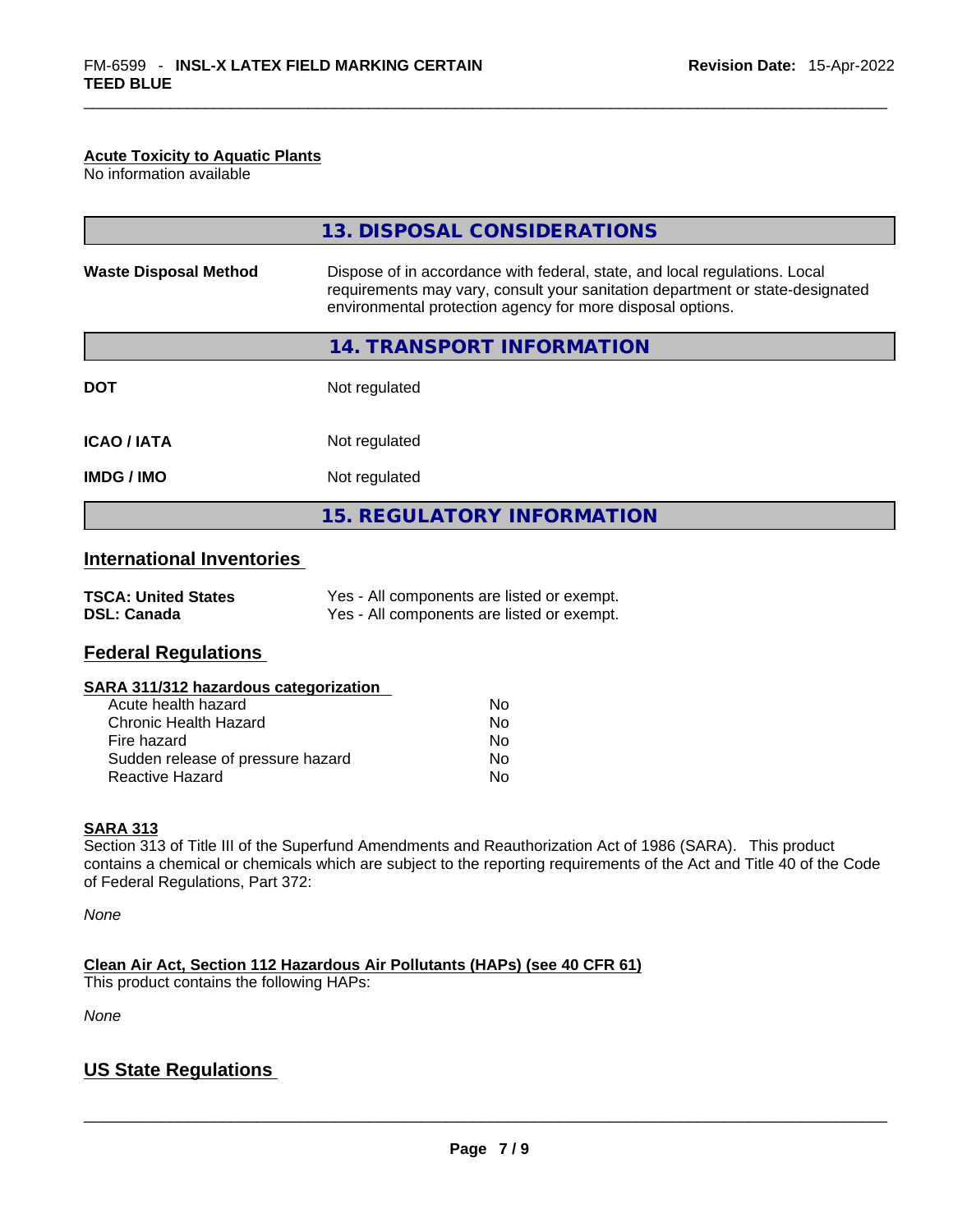### **California Proposition 65**

**WARNING:** This product can expose you to chemicals including Titanium dioxide, which are known to the State of California to cause cancer, and Ethylene glycol which are known to the State of California to cause birth defects or other reproductive harm. For more information go to www.P65Warnings.ca.gov

### **State Right-to-Know**

| <b>Chemical</b><br>name    | sachusetts: | <b>New</b><br>. Jersev | Pennsylvania |
|----------------------------|-------------|------------------------|--------------|
| ∟imestone                  |             |                        |              |
| ÷.<br>dioxide<br>' itanium |             |                        |              |

### **Legend**

X - Listed

| <b>16. OTHER INFORMATION</b>                                                                                                                          |                                                    |                                                                            |                      |                                                                                                                                                                                                                                                                                         |
|-------------------------------------------------------------------------------------------------------------------------------------------------------|----------------------------------------------------|----------------------------------------------------------------------------|----------------------|-----------------------------------------------------------------------------------------------------------------------------------------------------------------------------------------------------------------------------------------------------------------------------------------|
| HMIS -                                                                                                                                                | Health: 1                                          | <b>Flammability: 0</b>                                                     | <b>Reactivity: 0</b> | $PPE: -$                                                                                                                                                                                                                                                                                |
| <b>HMIS Legend</b><br>0 - Minimal Hazard<br>1 - Slight Hazard<br>2 - Moderate Hazard<br>3 - Serious Hazard<br>4 - Severe Hazard<br>* - Chronic Hazard | present under the actual normal conditions of use. | X - Consult your supervisor or S.O.P. for "Special" handling instructions. |                      | Note: The PPE rating has intentionally been left blank. Choose appropriate PPE that will protect employees from the hazards the material will                                                                                                                                           |
|                                                                                                                                                       |                                                    |                                                                            |                      | Caution: HMIS® ratings are based on a 0-4 rating scale, with 0 representing minimal hazards or risks, and 4 representing significant hazards or<br>2012 Although I B HOS and the contract of the HODO. The OO OFD 1010 1000 the second has the change of any 11 HOS and the contract of |

*risks. Although HMISÒ ratings are not required on MSDSs under 29 CFR 1910.1200, the preparer, has chosen to provide them. HMISÒ ratings are to be used only in conjunction with a fully implemented HMISÒ program by workers who have received appropriate HMISÒ training. HMISÒ is a registered trade and service mark of the NPCA. HMISÒ materials may be purchased exclusively from J. J. Keller (800) 327-6868.* 

 **WARNING!** If you scrape, sand, or remove old paint, you may release lead dust. LEAD IS TOXIC. EXPOSURE TO LEAD DUST CAN CAUSE SERIOUS ILLNESS, SUCH AS BRAIN DAMAGE, ESPECIALLY IN CHILDREN. PREGNANT WOMEN SHOULD ALSO AVOID EXPOSURE.Wear a NIOSH approved respirator to control lead exposure. Clean up carefully with a HEPA vacuum and a wet mop. Before you start, find out how to protect yourself and your family by contacting the National Lead Information Hotline at 1-800-424-LEAD or log on to www.epa.gov/lead.

| <b>Prepared By</b> |  |  |
|--------------------|--|--|
|                    |  |  |

**Product Stewardship Department** Benjamin Moore & Co. 101 Paragon Drive Montvale, NJ 07645 800-225-5554